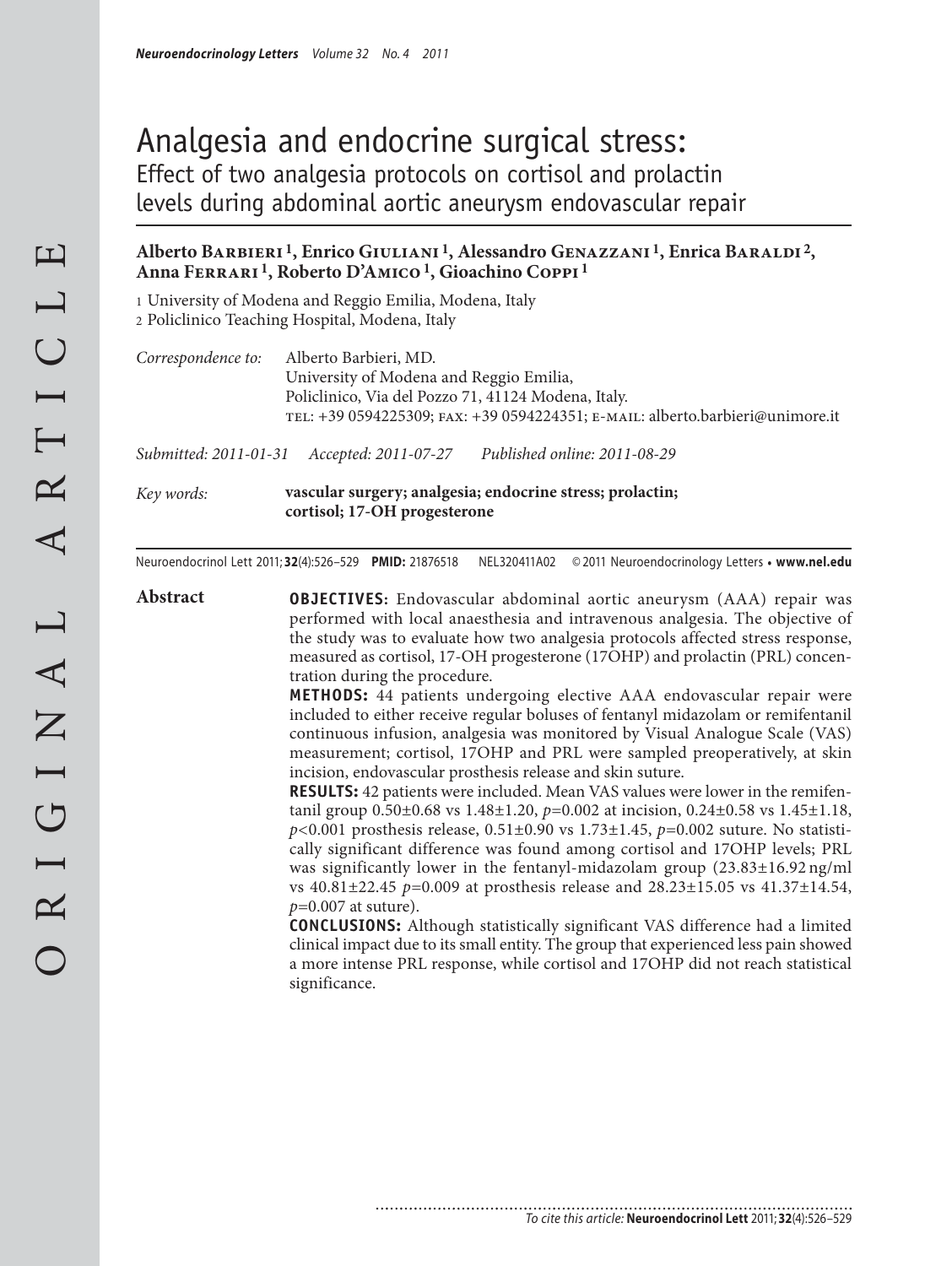## **INTRODUCTION**

An aging population is becoming the usual setting of surgery and in particular vascular procedures are peculiar of the elderly. General anesthesia is a mandatory choice in most aortic interventions, often characterized by severe and even fatal complications. Endovascular abdominal aortic aneurysm (AAA) repair is an alternative to open surgery that can be safely performed under conscious sedation with local anesthesia, which are better tolerated by patients.

In fact vascular pathologies often affect the body as a whole impacting on stress reaction.

Cortisol is a core mediator of stress response. The activation of hypothalamic-pituitary-adrenal axis (HPA) is influenced by various agents both psychological and physical such as anxiety and pain (Lightman 2008), its effect is cortisol release into the bloodstream (Matousek *et al.* 2010) in order to better react to what is perceived as a possible threat. Elevated prolactin (PRL) levels are generally associated with lactation or endocrine pathologies in males; however there is evidence that stress (Tomei *et al.* 2006) can raise its plasma concentration. 17-OH progesterone (17OHP) (Lindh *et al.* 1992) is a cortisol precursor derived from progesterone that has, alongside well-known effects on reproductive system, several actions as a modulator of inflammatory response, coagulation and smooth muscle tone.

Exploring the impact of intravenous analgesia on stress response in the frail equilibrium of the elderly undergoing endovascular abdominal aortic surgery with preserved conscience can give new insight on endocrine systemic reaction pathways, that go beyond the usual clinical parameters.

The aim of the study was to evaluate how two analgesia protocols affect stress response (Marana *et al.* 2008), measured as cortisol, 17OHP and PRL serum concentration at fixed times during the operation.

## **MATERIAL AND METHODS**

Following approval by the institutional ethics committee the study, subsidized by University of Modena and Reggio Emilia research funds, was conducted on 44 consecutive patients undergoing elective AAA endovascular repair, after having obtained proper written consent. Exclusion criteria were non collaboration by the patient, age under 18, pregnancy, emergency surgery, allergy to one of the drugs used, intraoperatory change of anesthetic technique.

Data for this study were derived from a subgroup of patients participating a randomized controlled trial for the evaluation of two analgesia protocols during endovascular aortic procedures (Bonfreschi *et al.* 2009).

Surgery was performed by University of Modena and Reggio Emilia Vascular Surgery team.

Abdominal aortic endoprostheses were introduced via femoral arteries with high bore catheters in order to

exclude the aneurism sack and preserve the adjoining vessels. Local anesthesia was performed with 7 mg/kg mepivacaine, a rapidly acting local anesthetic, divided between the sites of catheter introduction.

Using a computer-generated list (OpenOffice 2.0), patients were randomized into two groups, to receive remifentanil or fentanyl-midazolam (Ledowski *et al.* 2005; Winterhalter *et al.* 2008).

Just before entering the operating room, the patients were randomly assigned to one of the two treatment groups by opening a sealed envelope.

During AAA endovascular repair, patients blindly received one of the two treatments. In the remifentanil group, infusion (0.03 μg/kg/min) was started approximately 5 minutes before skin incision. The infusion rate was increased in steps of 0.02 μg/kg/min each time VAS, a pain measurement tool, was greater than 4, considered the threshold for rescue medication. A period of more than 5 minutes between two steps was required. In the fentanyl-midazolam group, intravenous doses of fentanyl and midazolam (1–3 μg/kg and 0.05–0.1 mg/kg respectively) were administered approximately 5 minutes before skin incision and repeated, up to the maximum allowed dose, as long as the reported pain score was greater than 4. A period of more than 5 minutes between two boluses was required.

Blood samples were collected by a catheter previously inserted into the radial artery, after local anesthesia of the puncture site with lidocaine 2% 2 ml local injection, to dose serum cortisol, 17OHP and PRL levels. Samples were collected at the patient arrival in the induction room (T0) (about 30 minutes before skin incision), 15 minutes after skin incision (T1), at main body prosthesis release (T2) (about 60 minutes after skin incision), at skin suture (T3) (about 90 minutes after skin incision). The timing for sample collection was strictly dependent on the phase of the operation. In fact Tthese moments were chosen as most surgical stimuli are concentrated in T1, T2, T3. All procedures were completed before 2 pm. Mean values VAS were calculated during time intervals T0–T1, T1–T2, T2–T3.

All samples were analyzed by Modena Policlinico Teaching Hospital Endocrinology Laboratory. Plasma cortisol, PRL, 17OHP were determined by radioimmuno-assay (Radim, Pomezia, Rome, Italy) (Genazzani *et al.* 2002). Based on two quality control samples the average within- and between-assay coefficients of variation were 3.8% and 9.3%.

### *Statistics*

Mean age, sex and American Society of Anesthesiologists (ASA) physical status were recorded for each group, data were expressed as means (SD) and numbers (percentages). Comparison of two means was performed using the Student's *t*-test.

Mean VAS values were calculated for both groups, data were expressed as means (SD). Comparison of two meanswas performed using the Wilcoxon Rank Sum test.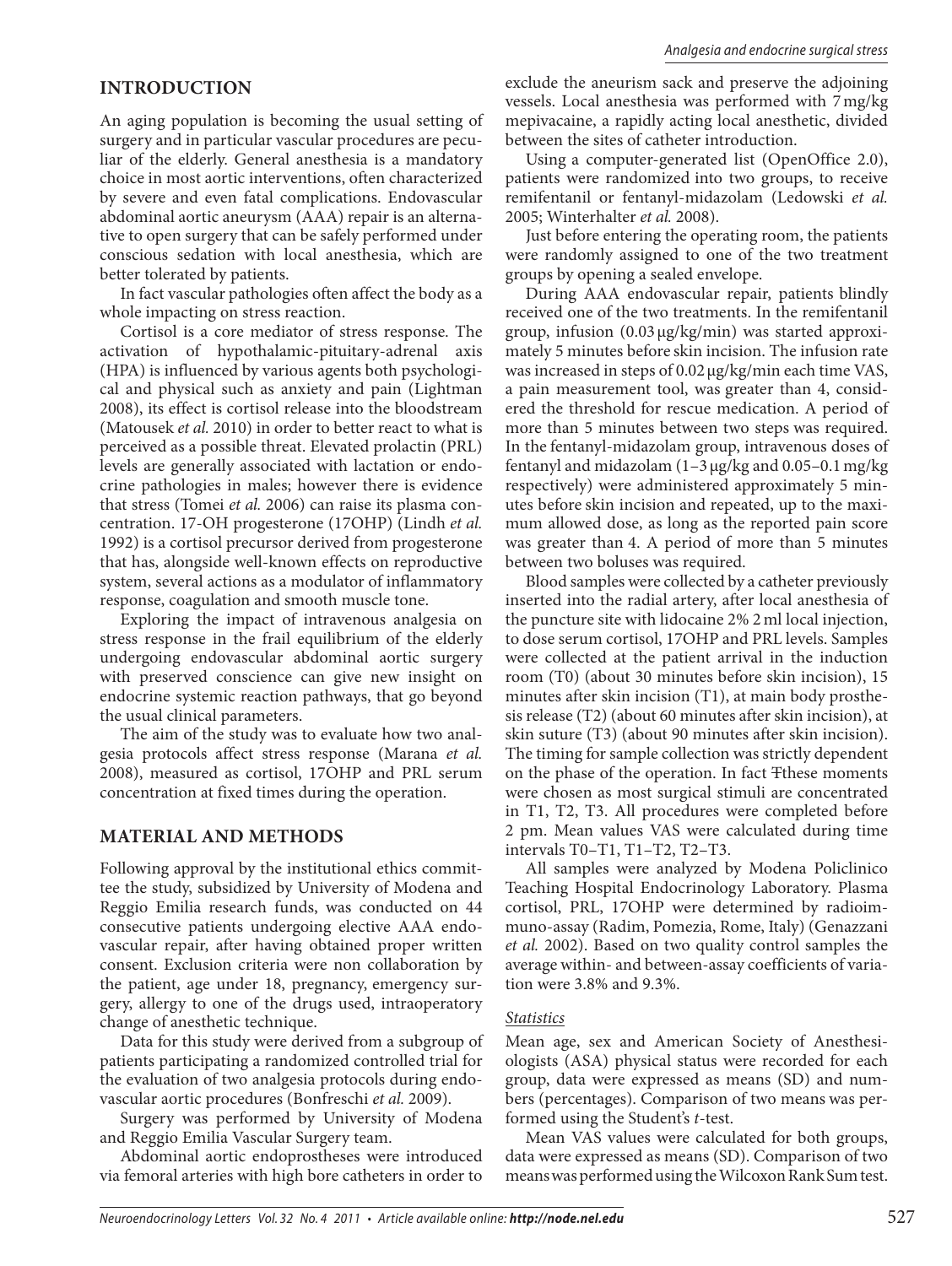

**Fig. 1.** Serum cortisol (μg/dl), 17-OH progesterone (17OHP, ng/ml) and prolactin (PRL, ng/ml) basal preoperative levels (T0), 15 minutes after skin incision (T1), at endovascular prosthesis release (T2), at skin suture (T3).

Mean cortisol, 17OHP and PRL were calculated for both groups variation at T1, T2, T3, data were expressed as mean (SD). Comparison of two means was performed using one-way analysis of variance (ANOVA).

A *p*-value of <0.05 was considered significant. Statistical analysis was performed on a personal computer using STATA (10.0) software.

# **RESULTS**

A total of 44 patients were investigated, 2 subjects were excluded due to blood sample deterioration. The study groups were similar with respect to age, sex, American Society of Anesthesiologists (ASA) physical status (Table 1).

Mean VAS values for the T0–T1, T1–T2, T2–T3 intervals are summarized in Table 2.

One-way ANOVA was used to compare cortisol, 17OHP and PRL serum concentration in remifentanil and fentanyl-midazolam group (Table 3, Figure 1). Bartlett's test for equal variances was positive in both groups.

# **DISCUSSION**

Endovascular surgery is a less invasive treatment for potentially lethal pathologies such as AAA. The level of analgesia and sedation required for the procedure can be effectively achieved without abolishing conscience. Moreover patient's collaboration is needed to aid the surgeons work. However this experience can elicit a stress reaction.

Groups were similar according to age, sex, ASA physical status. Mean VAS values were statistically lower in remifentanil group, as already noted (Bonfreschi *et al.* 2009). In both groups, pain level was suitable to guarantee an adequate analgesia, safely complete the **Tab. 1.** Study groups age (years), sex (number of males), American Society of Anesthesiologists (ASA) physical status. Age and ASA physical staus are expressed as means ± standard deviation.

| <b>Groups</b>         | Age              | Sex                   | <b>ASA physical</b><br>status |
|-----------------------|------------------|-----------------------|-------------------------------|
| Fentanyl<br>midazolam | 71.50±6.00       | 20 males<br>$(100\%)$ | $3.04 \pm 0.21$               |
| Remifentanil          | $73.23 \pm 8.20$ | 22 males<br>$(100\%)$ | $3.05 \pm 0.22$               |

**Tab. 2.** Mean Visual Analogue Scale (VAS) values at T0-T1, T1-T2, T2- T3 intervals by treatment group. Induction room (T0), 15 minutes after skin incision (T1), at endovascular prosthesis release (T2), at skin suture (T3).

| <b>Groups</b> | Fentanyl<br>midazolam | Remifentanil    |                 |
|---------------|-----------------------|-----------------|-----------------|
|               | Mean (SD)             | Mean (SD)       | <i>p</i> -value |
| VAS at T0-T1  | $1.48 + 1.20$         | $0.50 \pm 0.68$ | $0.0024*$       |
| VAS at T1-T2  | $1.45 \pm 1.18$       | $0.24 \pm 0.58$ | $0.0003*$       |
| VAS at T2-T3  | $1.73 \pm 1.45$       | $0.51 \pm 0.90$ | $0.0019*$       |

**Tab. 3.** Average serum cortisol (mg/dl), 17-OH progesterone (17OHP, ng/ml) , prolactin (PRL, ng/ml) concentration one-way analysis of variance of basal preoperative levels (T0), 15 minutes after skin incision (T1), at endovascular prosthesis release (T2), at skin suture (T3) in the remifentanil and fentanyl midazolam groups.

|                | <b>Mediator</b> | Remifentanil      | Fentanyl<br>midazolam | <i>p</i> -value |
|----------------|-----------------|-------------------|-----------------------|-----------------|
| T <sub>0</sub> | Cortisol        | 14.53±5.25        | 13.89±4.29            | 0.6687          |
|                | PRL             | $7.82 \pm 3.28$   | $7.20 \pm 3.53$       | 0.5593          |
|                | 17OHP           | $1.27 \pm 0.65$   | $1.26 \pm 0.74$       | 0.9768          |
| T1             | Cortisol        | 14.49±5.67        | 12.15±3.88            | 0.1308          |
|                | PRL             | $22.77 \pm 15.52$ | 18.00±14.95           | 0.3180          |
|                | 17OHP           | $1.16 \pm 0.95$   | $1.40 \pm 1.32$       | 0.5221          |
| T <sub>2</sub> | Cortisol        | 17.75±7.99        | 12.99±7.22            | 0.0500          |
|                | PRL             | $40.81 \pm 22.45$ | $23.83 \pm 16.92$     | $0.0090*$       |
|                | 170HP           | $1.77 + 2.23$     | $2.07 \pm 1.67$       | 0.6388          |
| T3             | Cortisol        | 20.34±10.56       | $17.63 \pm 8.97$      | 0.3779          |
|                | PRL             | 41.37±14.53       | 28.23±15.05           | $0.0064*$       |
|                | 17OHP           | $2.23 \pm 1.63$   | $2.69 + 2.24$         | 0.4635          |

procedure and favor patients' collaboration throughout the operation.

Cortisol is a well-known stress mediator secreted in response to psychological and physical stimuli perceived as dangerous by the subject – its increase is a sign of HPA activation (Michaud *et al.* 2008). This mechanism's importance is fundamental in fight-or-flight reaction but its role inside the operating room has not been clearly explained. The reaction it produces, how